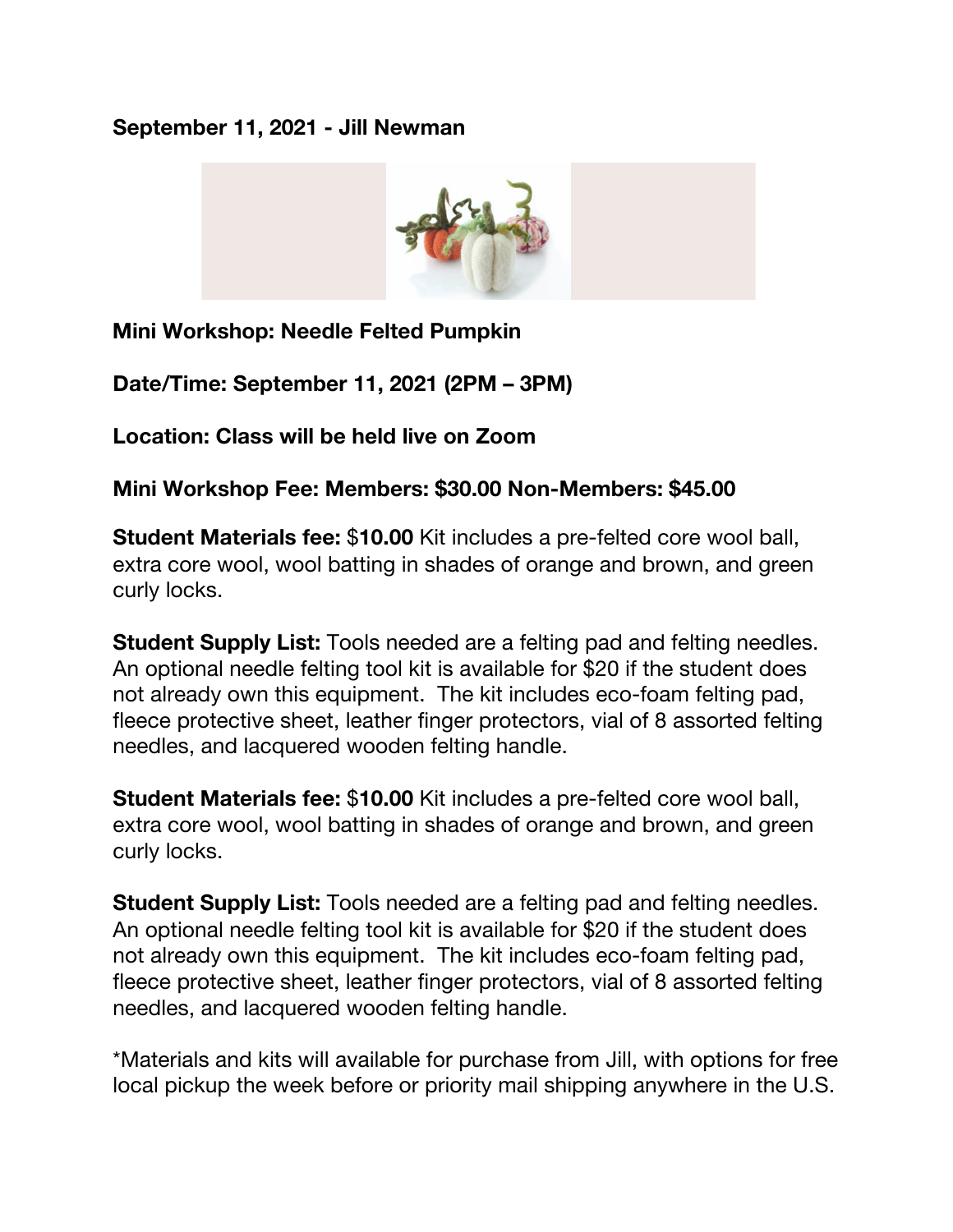(additional fees apply). If you wish to pick up the kit locally, please purchase it at https://www.zazzypeacockstudios.com/catalog/materialkits. There will be a few options the week before the workshop including at St. James Church and the Strathmore Mansion. Jill will email registrants with the options. If you would like to have the kit shipped, please purchase it through Jill's Etsy shop at least one week prior to the class.

Click here to print supply list.



**Extended Workshop: Felted Turkey.** 

**Date/Time: September 12, 2021 (2 – 4 PM)**

**Location: Class will be held live on Zoom**

## **Workshop Fee: Members: \$75.00 Non-Members: \$105.00**

**Student Materials fee: \$15**. Kit includes a pre-felted core wool ball, enough core wool for a second pumpkin, wool batting in shades of oranges and greens, as well as brown, black, and gold, and pipe cleaner and wire to create curly vines.

**Student Supply List:** An optional needle felting tool kit is available for \$20 if the student does not already own this equipment. The kit includes ecofoam felting pad, fleece protective sheet, leather finger protectors, vial of 8 assorted felting needles, and lacquered wooden felting handle.

\*Materials and kits will available for purchase from Jill, with options for free local pickup the week before or priority mail shipping anywhere in the U.S. (additional fees apply). If you wish to pick up the kit locally, please